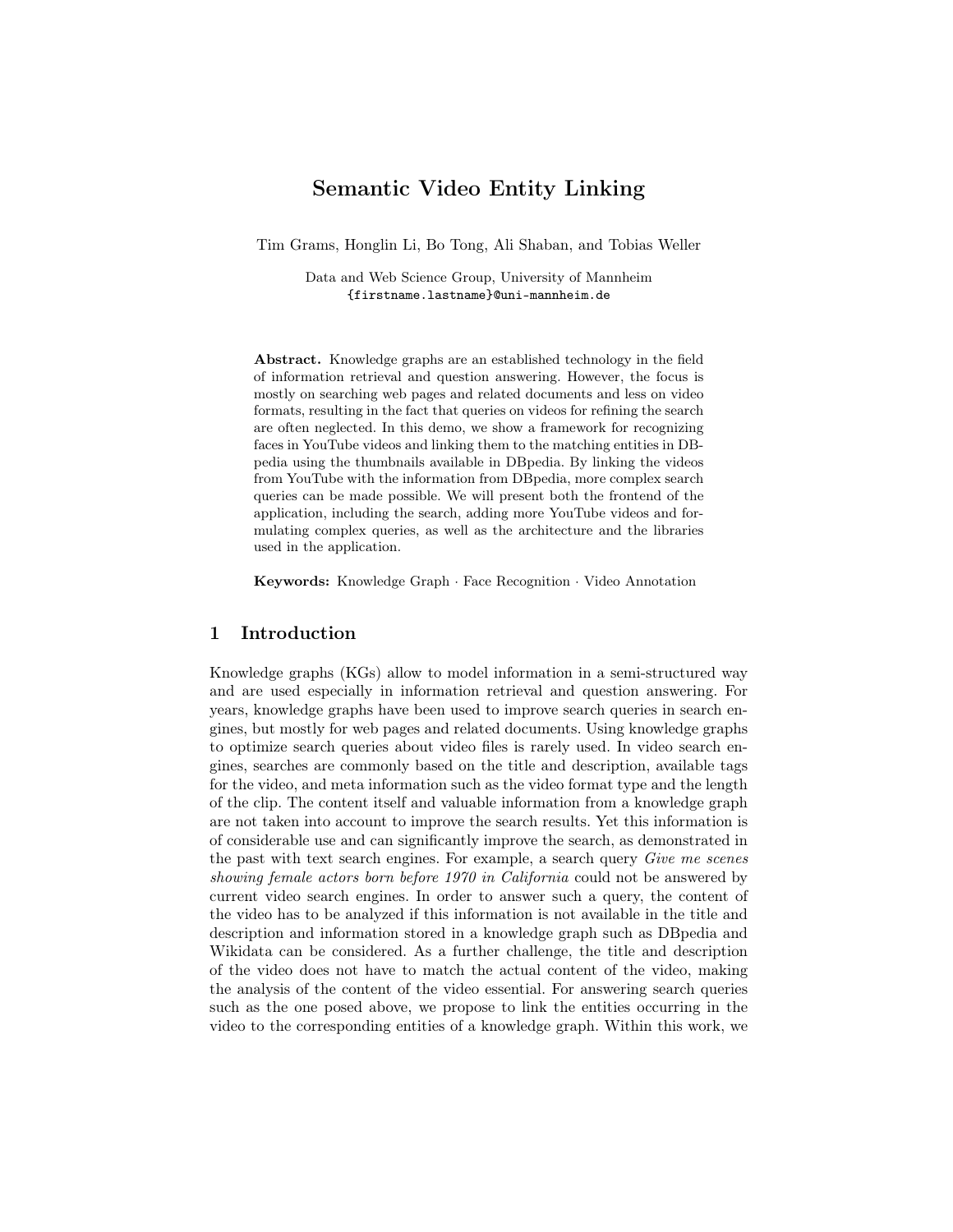have linked videos from the online video platform YouTube based on the people present in them to the matching entities of the DBpedia knowledge graph. We used state-of-the-art edge face-recognition techniques to link the faces recognized in the videos to the thumbnails provided by DBpedia. We used additional images obtained from search requests to increase the performance of the correct matching. The information about the entities presented in the video with the associated link to the matching entity in a knowledge graph is stored in an RDF graph, using existing standards such as Foaf [\[2\]](#page-3-0) and Dublin Core [\[3\]](#page-3-1), and is freely available. Using the information linked in this RDF graph, we can answer queries such as the one posed above, as well as more complex queries as the following within this demo:

- Give me scenes showing the founder of Apple
- Give me scenes showing the winner of the 2017 Grand Prix in Hungary
- Give me scenes showing female actors born before 1970 in California
- Give me videos in which the German chancellor of 2019 speaks together with Emmanuel Macron for at least 20 seconds

The remainder of the paper is structured as follows: In Section [2](#page-1-0) we introduce the approach and analyze the performance of matching recognized persons in videos to entities of the knowledge graph. In Section [3](#page-2-0) we describe what exactly is shown during the demo and specify the added value for the community. In Section [4](#page-3-2) we summarize the demo and present an outlook for future work.

# <span id="page-1-0"></span>2 Multi-Modal Entity Linking

First, thumbnails of entities of type person were extracted from DBpedia. Furthermore, to improve the performance of the recognition of persons in videos, additional images of the corresponding entities were automatically crawled using a Google search. In order to avoid noise and distortion, a maximum of three additional images were extracted from the Google search. The videos are broken down into frames. For a faster processing, a batch of frames at a time is considered. Multitask cascaded convolutional networks were used to extract five landmark key points for each face from the video frames. For improved matching of the DBpedia thumbnails with the later recognized faces from the videos it is important that the input to the face recognition model is always similar in terms of colors and pose. Since the DeepFace library [\[6\]](#page-3-3) only performs rotations and no affine transformations, we implemented an own alignment function. Using Arcface [\[4\]](#page-3-4) we created a 512 dimensional vector representing the face of a person. Afterwards, a k-nearest neighbor algorithm was trained with all of the thumbnails representations to find predictions for unknown faces. Experiments have shown that using an approximation of the classification algorithm provides a better balance between runtime and accuracy. Therefore we used the Non-Metric Space Library [\[1\]](#page-3-5). The achieved accuracy on the training benchmark of the Arcface representations of the thumbnails from DBpedia and three additional extracted images from Google with the videos from YouTube was 0.85.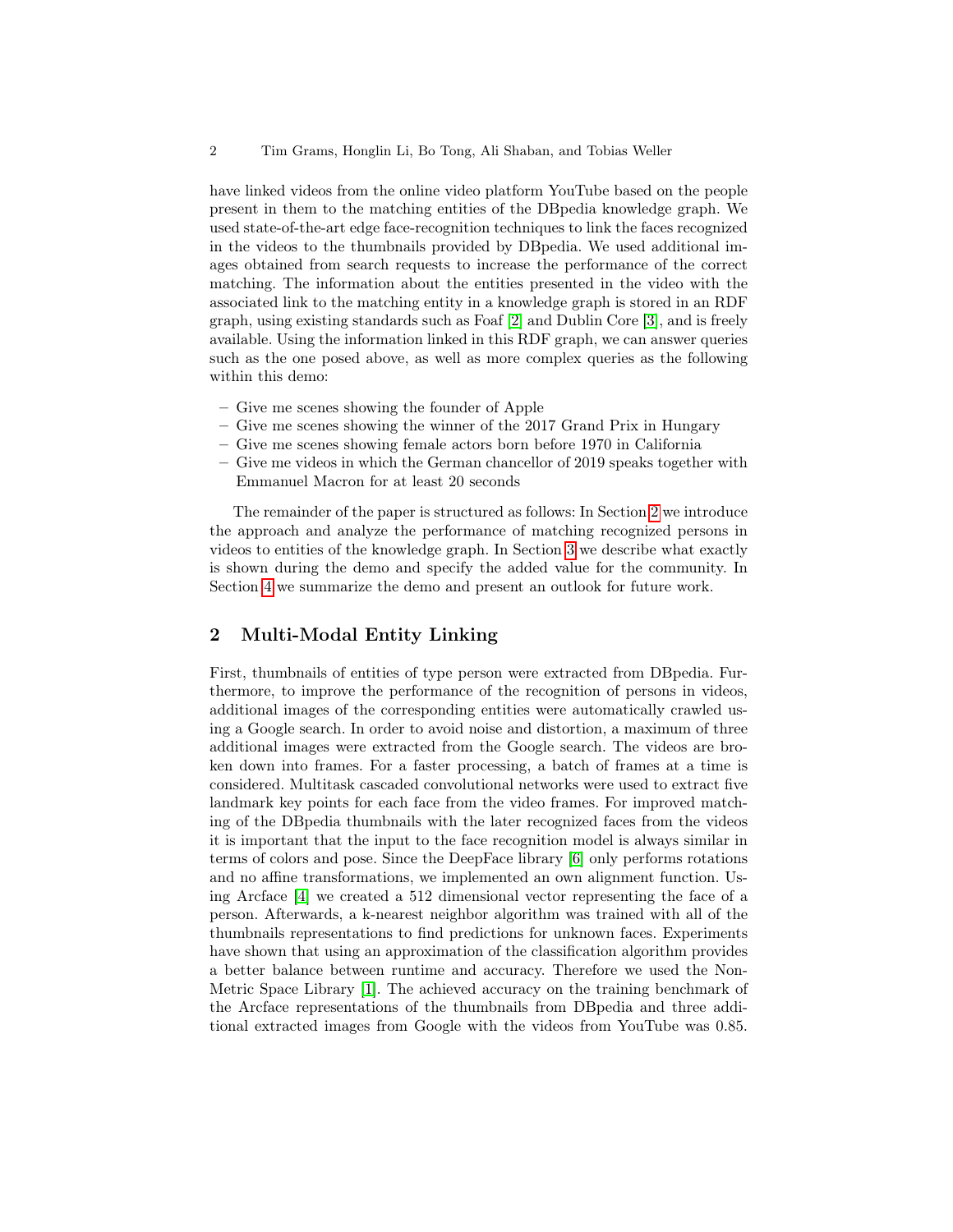We used the l2 metric to measure the distance between the representations of the thumbnails and the representations of the detected faces from the videos. If the distance was less than 1.25, the video was linked to the entity.

We store the information about the linked videos in a Virtuoso knowledge graph. The basic structure builds on previous work on semantic description of videos [\[7\]](#page-3-6). Foaf [\[2\]](#page-3-0), Dublin Core [\[3\]](#page-3-1) and MPEG-7 [\[5\]](#page-3-7) are used for annotation. Figure [1](#page-2-1) shows the structure for storing the annotations using one video as an example. The upper half of the structure shows the video itself. It has a title and an identifier which points to the link on YouTube. A video can have multiple scenes with each having a start- and endtime and depicting entities.



<span id="page-2-1"></span>Fig. 1. Example of annotation and linking the recognized entity to DBpedia.

## <span id="page-2-0"></span>3 Demonstration

Within this demo we will show the application, which is available online<sup>[1](#page-2-2)</sup>, including its functionalities and architecture. Interested persons can use a text-based search function to enter names of persons and search for their associated videos, which are publicly available on YouTube. We will suggest examples of persons such as Barack Obama in the demonstration to assist the user in carrying out the demonstration of the application. A complete list of linked entities are available online[2](#page-2-3) . The embedded videos from YouTube are annotated with the start and end time in which the entity occurs in the video and the entity linked to DBpedia. In addition to a text-based search, we will also demonstrate a complex search using a SPARQL query. Complex queries can be made and answered using the available information in DBpedia. For example, this can be used to

<span id="page-2-2"></span><sup>&</sup>lt;sup>1</sup> <http://westpoort.informatik.uni-mannheim.de/search>

<span id="page-2-3"></span> $^2$ <https://bit.ly/3Kfb2fp>